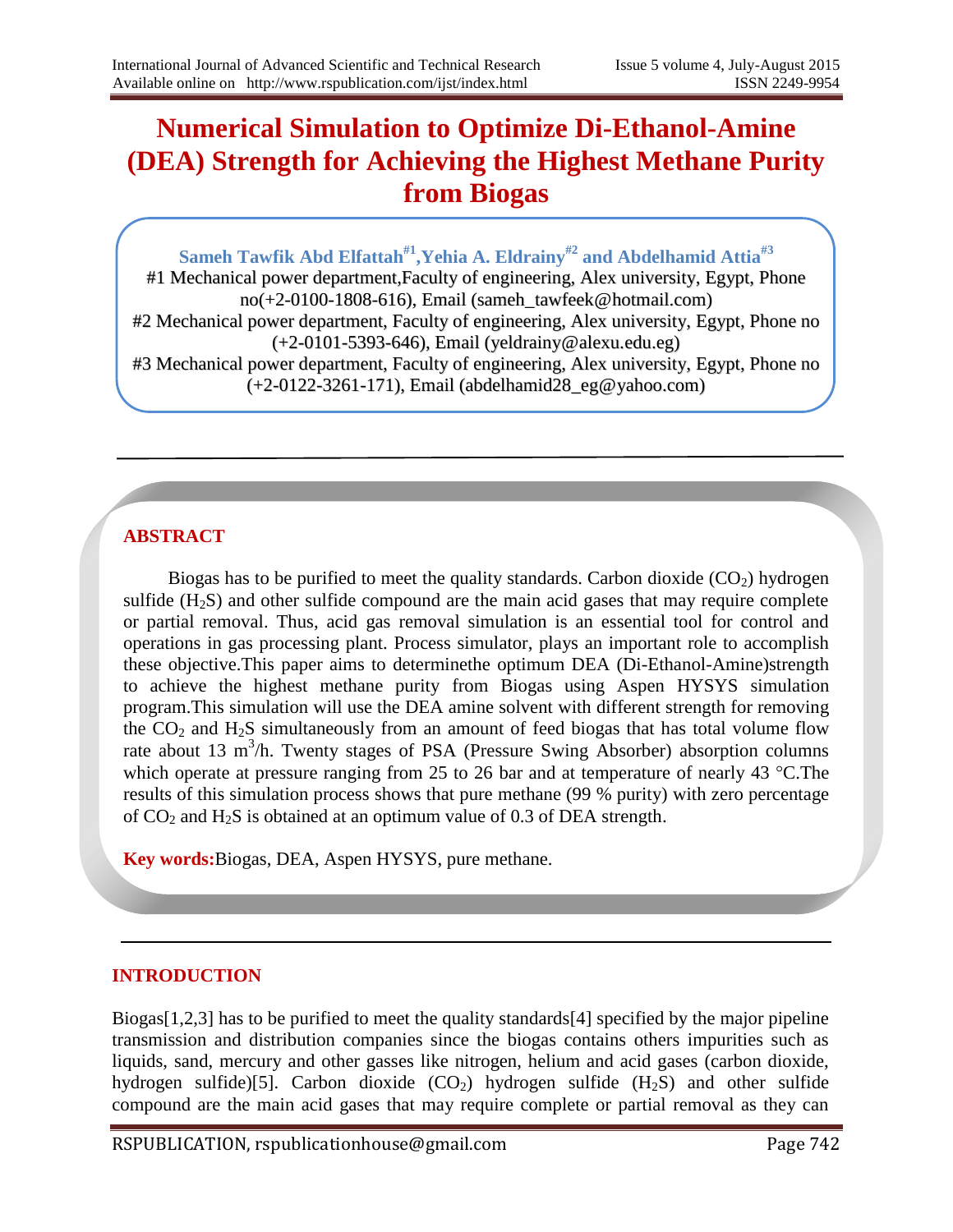cause corrosion, reduce the heating and sales values of the gas to meet gas purchaser's acceptance in distribution specification, safety and transport requirement.

The main removal processes are based on absorption[6,7] and determination of the solvent strength[8].

Thus, acid gas removal simulation is an essential tool for control and operations in gas processing plant because it can be used to stimulate and analyses the acid gas removal unit (AGRU) under different operating conditions [9,10].

Process simulator, such as Aspen HYSYS simulator, plays an important role to accomplish these objectives[11,12] .

Dr. Ahmed Abd El-Ati Ahmed [13] makes statistical study for Egyptianwaste anddiscussed the "Thermal & Biogas Production In Egypt", without the discussion of biogas quality improving methods.

Shaban D. Abou Hussein and Omaima M. Sawan[14] discussed The Utilization of Agricultural Waste as One of the Environmental Issues in Egypt by different methods without discussion of biogas upgrading methods.

Lars Erik Øi<sup>[15]</sup> discussed the ways of biogas upgrading to remove acidic contents ( $CO_2 \& H_2S$ ) ) to match the universal standard for different applications especially operation of engines and power stations. He studied the  $CO<sub>2</sub>$  removal from biogas contents to be able to run engines and power plants. However, this paper did not provide a specific method to determine the optimum DEA strength to extract pure methane from biogas.

Rumyantseva and Watanasiri [16] studied intensively the use of simulation programs in the purification process of acid gases.However,they did not provide a recommendation on how to get highest degree of purity. Therefore, this paper aims to determinetheoptimum DEA strength to achieve the highest methane purity from biogas.



# **METHODOLOGY**

Fig 1: Complete Acid Gases Remval Cycle (sweeting Cycle)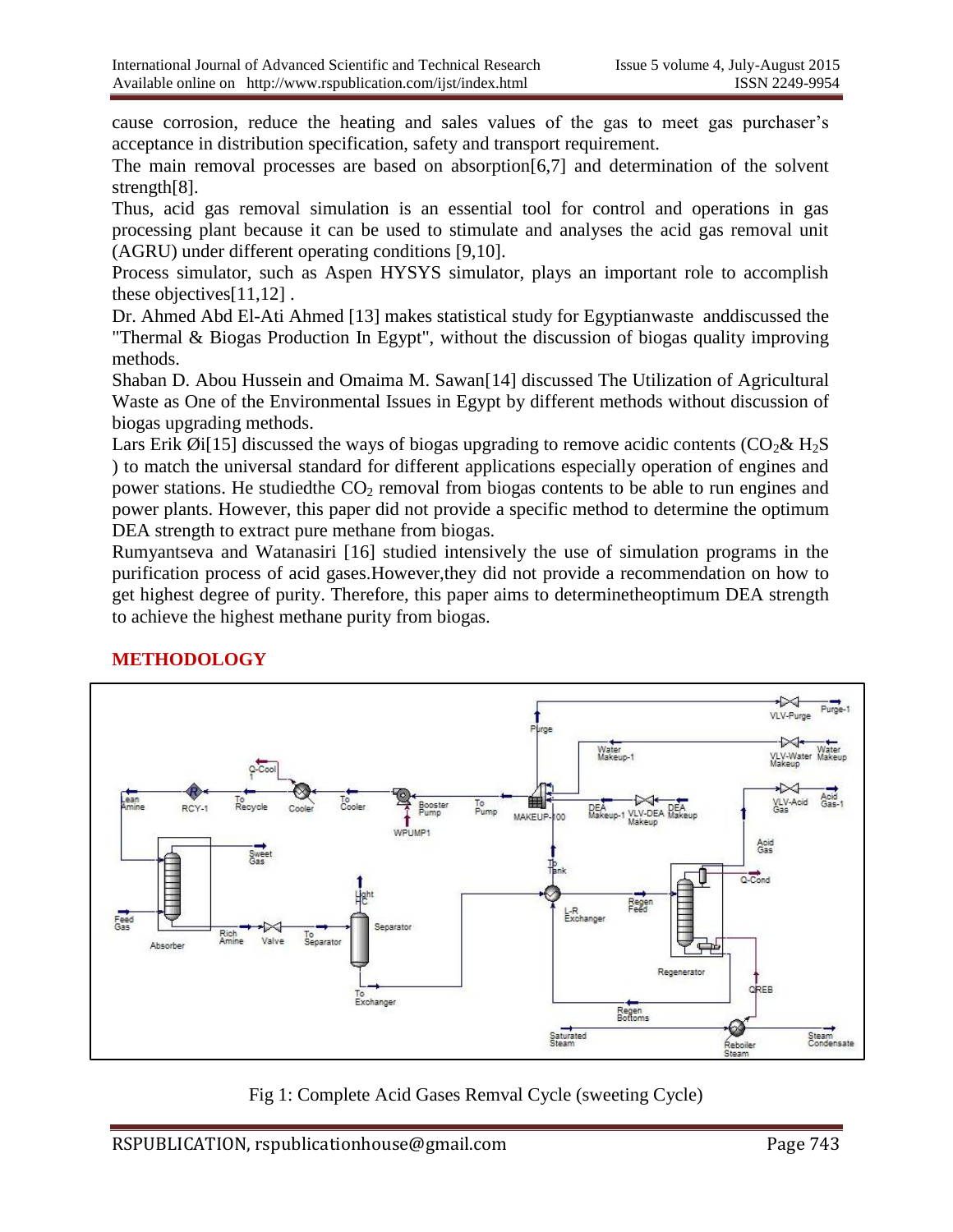As shown in the above figure (fig : 1) the acid gas removal steps are as follow:-

- 1- Feed gas enters Absorber at conditions of (43.4 ℃, 25.18 bar, 5755 kg/hr) from the bottom **o**f the absorber column.
- 2- The lean amine (DEA) enters at the top of the column at conditions of (43.33 ℃, 25 bar, 5530 kg/hr).
- 3- Amine absorbs  $CO<sub>2</sub>$  and  $H<sub>2</sub>S$  from the feed gassimultaneously.
- 4- The sweet feed gas(biogas free from  $CO_2 \& H_2S$ ) exit from the top of column, and the rich amine exit from the bottom.
- 5- Rich amine passes through expansion valve to reach to (66.32℃&2 bar) to enter separator.
- 6- Rich amine exit from separator by the same above conditions to enter the  $L/R$  heat exchanger.
- 7- L/R heat exchanger transfers the heat between rich amine and lean amine.
- 8- Rich amine will heat and lean amine will be cold and rich amine enters Regeneration columnto extract  $CO<sub>2</sub>$  from the rich amine to be lean amine and use it again.
- 9- Lean amine exit from Heat exchanger at  $(83.7 \,^0\text{C} \& 1.05 \,\text{bar})$  to make up tank.
- 10- Lean amine exit from make-up tank at conditions  $(84 \text{ °C} \& 1.05 \text{ bar})$
- 11- Then pumped it to  $(84.34 \, {}^{0}C \& 25 \text{ bar})$  and cooled it to be  $(43.33 \, {}^{0}C \& 25 \text{ bar})$  to enter the recycler.
- 12- Lean amine exit from recycler by the conditions of  $(43.33 \text{ °C} \& 25 \text{ bar})$
- 13- Finally, sweet gas exit from the absorber after absorbing both  $CO_2\& H_2S$  at  $(43.337 \, {}^{0}C \& 25 \text{ bar}).$
- 14- All above conditions (temperature, pressure and feed gas flow rates based in many simulation trials to get the highest methane purity from Egyptian biogas).

In order to optimize the DEA strength for highest methane purity the following steps will be performed:

1- The absorber column was selected from Aspen HYSYS model pallet.



Fig2: Absorber column

- 2- The acid gas fluid package which containing DEA was also selected.
- 3- The component list which containing chemical composition of the biogasfrom the Egyptian waste was defined.Table 1 shows the feed Egyptian biogas composition in mole fraction [3].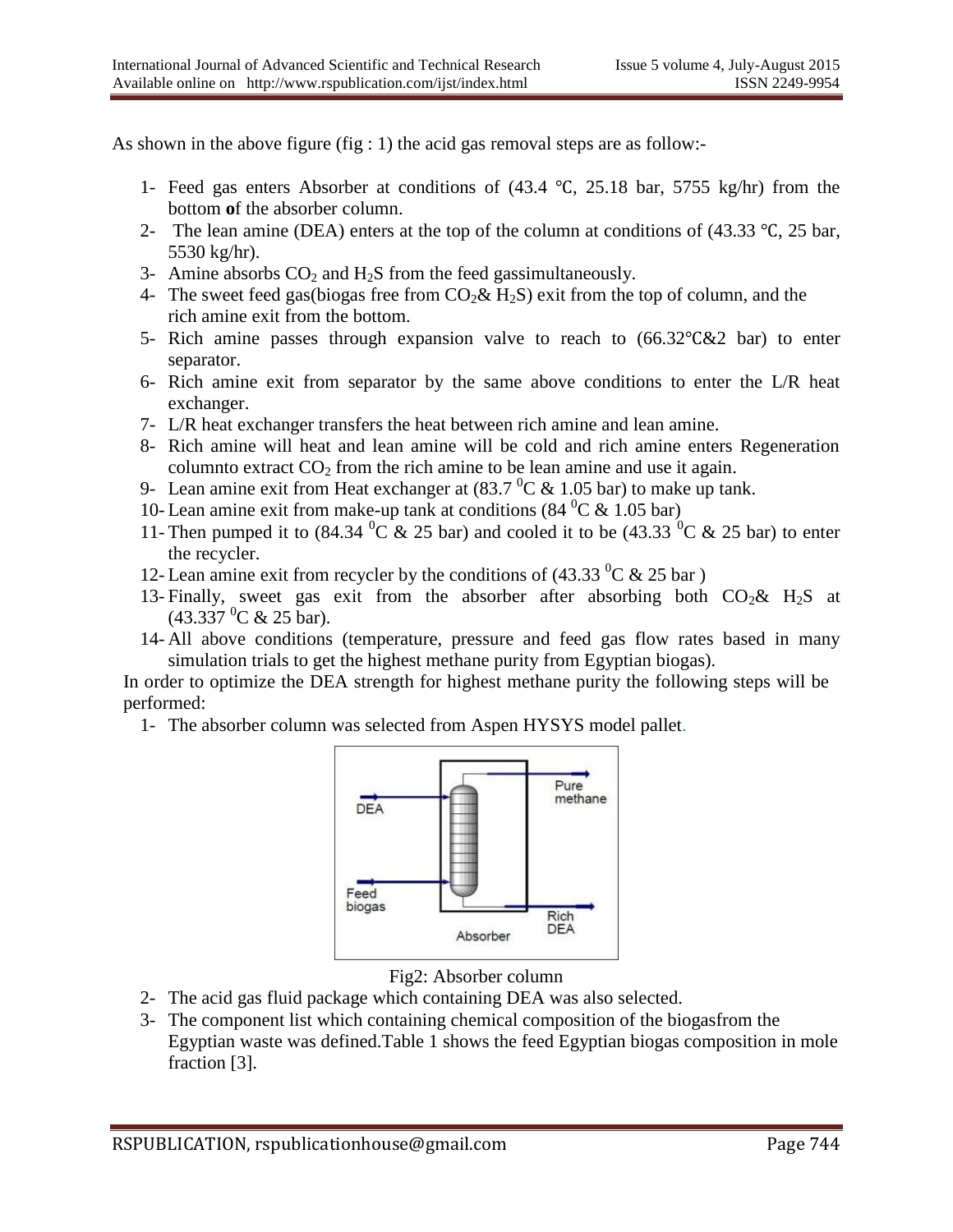| Component                 | Mole fraction |
|---------------------------|---------------|
| Methane ( $CH4$ )         | 0.7464        |
| Carbon dioxide ( $CO2$ )  | 0.2522        |
| Hydrogen sulfide $(H_2S)$ | 0.0004        |
| Water vapor $(H_2O)$      | 0.0004        |
| Hydrogen $(H_2)$          | 0.0001        |
| Nitrogen $(N_2)$          | 0.0002        |
| Oxygen $(O_2)$            | 0.0003        |

#### Table 1. Feed Egyptian biogas composition in mole fraction [17]

- 4- An initial value of (0.2)is selected for DEA strength.
- 5- The initial absorber working conditions (pressure, temperature and flow rate) for both feed gas and DEA is shown in Table 2.

Table 2.Initial absorber working conditions

| Working condition         | Unit    | <b>DEA</b> | Feed biogas |
|---------------------------|---------|------------|-------------|
| <b>Vapour Fraction</b>    |         |            |             |
| Temperature               | $\sim$  | 43.33      | 43.4        |
| Pressure                  | bar     | 40         | 20.17       |
| <b>Molar Flow</b>         | kmole/h | 2305.92    | 249.04      |
| <b>Mass Flow</b>          | kg/h    | 55285.58   | 5754.98     |
| <b>Liquid Volume Flow</b> | m3/h    | 53.84      | 13.33       |

- 6- The simulation cycle was runto insure absorber conversion.
- 7- Finally the Aspen HYSYS case studies tool was used to draw the acid gas removal curves which are used in DEA strength determination.

## **RESULTS & DISCUSSION**

Table 3 and Figure 3show that there is a reverse proportion between increasing the DEA strength and sweet gasH<sub>2</sub>S mole fraction from point of (zero) up to  $(0.11)$  DEA strength. From point of  $(0.11)$  up to  $(0.26)$  DEA strength there is no more effect of DEA strength upon the sweet gas H<sub>2</sub>S mole fraction.At DEA, strength of 0.27 there is a sudden decreasing on sweet gas H2S mole fraction due to DEA strength increasing and the sweet gas $H<sub>2</sub>S$  mole fraction equal to (zero). After (0.27) DEA strength there is no need to increase the DEA strength due to the stability of sweet gas  $H_2S$  value at (zero)

Table 3. Effect of DEA Strength on  $H_2S$  mole fraction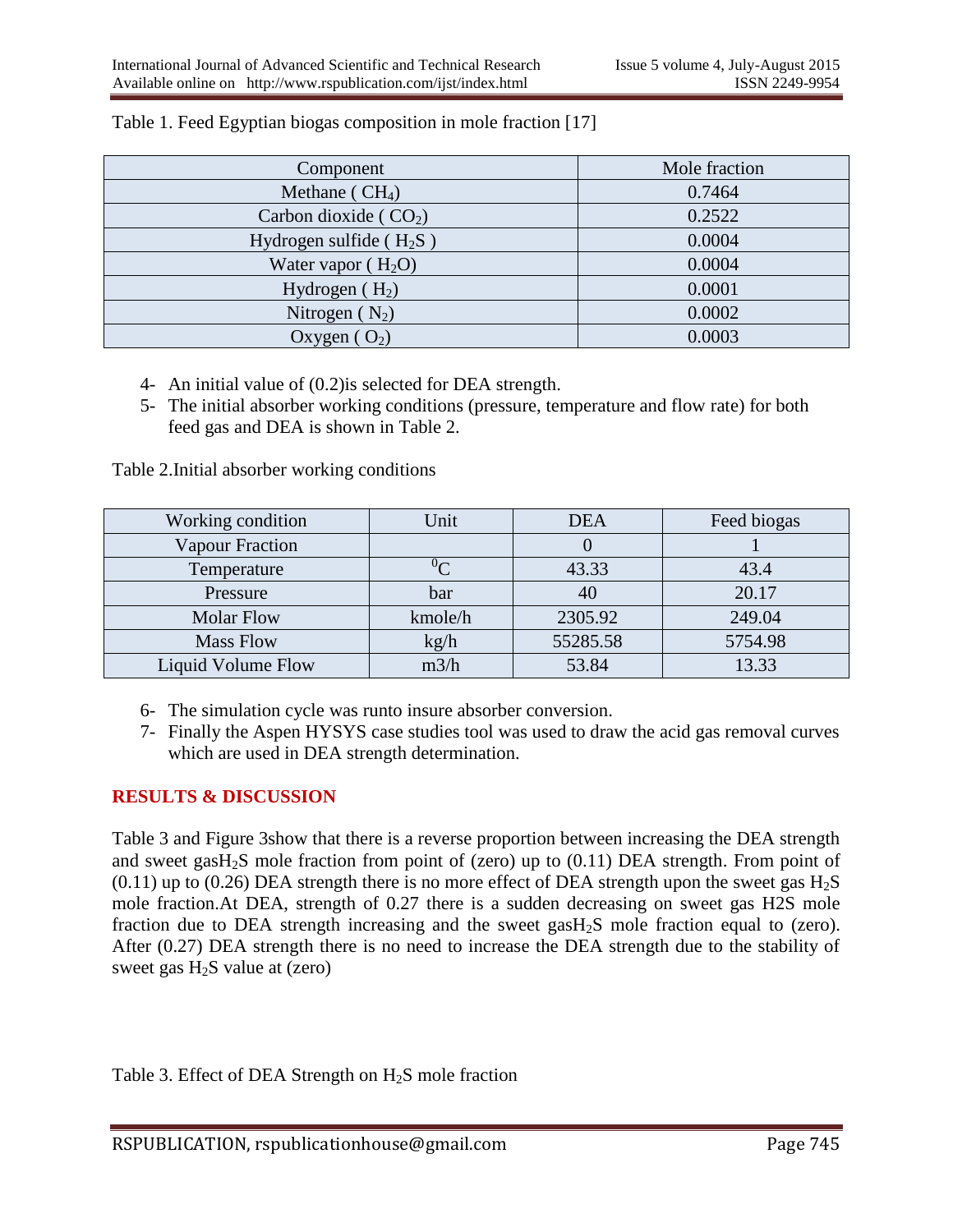International Journal of Advanced Scientific and Technical Research Issue 5 volume 4, July-August 2015 Available online on http://www.rspublication.com/ijst/index.html ISSN 2249-9954

| <b>DEA</b><br>strength | $H_2S$<br>mole fraction | <b>DEA</b><br>strength | $H_2S$<br>mole<br>fraction | <b>DEA</b><br>strength | $H_2S$<br>mole<br>fraction | <b>DEA</b><br>strength | $H_2S$<br>mole<br>fraction |
|------------------------|-------------------------|------------------------|----------------------------|------------------------|----------------------------|------------------------|----------------------------|
| $\overline{0}$         | 0.020925                | 11                     | 0.002734                   | 22                     | 0.002734                   | 33                     | 0.000000                   |
| 1                      | 0.019972                | 12                     | 0.002734                   | 23                     | 0.002734                   | 34                     | 0.000000                   |
| $\overline{2}$         | 0.018884                | 13                     | 0.002734                   | 24                     | 0.002734                   | 35                     | 0.000000                   |
| 3                      | 0.017663                | 14                     | 0.002734                   | 25                     | 0.002734                   | 36                     | 0.000000                   |
| $\overline{4}$         | 0.016295                | 15                     | 0.002734                   | 26                     | 0.002734                   | 37                     | 0.000000                   |
| 5                      | 0.014755                | 16                     | 0.002734                   | 27                     | 0.000000                   | 38                     | 0.000000                   |
| 6                      | 0.013008                | 17                     | 0.002734                   | 28                     | 0.000000                   | 39                     | 0.000000                   |
| 7                      | 0.011000                | 18                     | 0.002734                   | 29                     | 0.000000                   | 40                     | 0.000000                   |
| 8                      | 0.008790                | 19                     | 0.002734                   | 30                     | 0.000000                   |                        |                            |
| 9                      | 0.006580                | 20                     | 0.002734                   | 31                     | 0.000000                   |                        |                            |
| 10                     | 0.004469                | 21                     | 0.002734                   | 32                     | 0.000000                   |                        |                            |



Figure 3: Effect of DEA Strength on  $H_2S$  mole fraction

Table 4 and Figure 4show that there is a reverse proportion between increasing the DEA strength and sweet gas $CO_2$ mole fraction from point of (zero) up to (0.25) DEA strength. From point of (0.26) up to (0.28) DEA strength The sweet gas CO2 mole fraction tends to be (zero) After point (0.28) DEA strength there is a little effect of DEA strength upon the sweet gas  $CO<sub>2</sub>$ mole fraction.

Table 4. Effect of DEA Strength on CO<sub>2</sub>mole fraction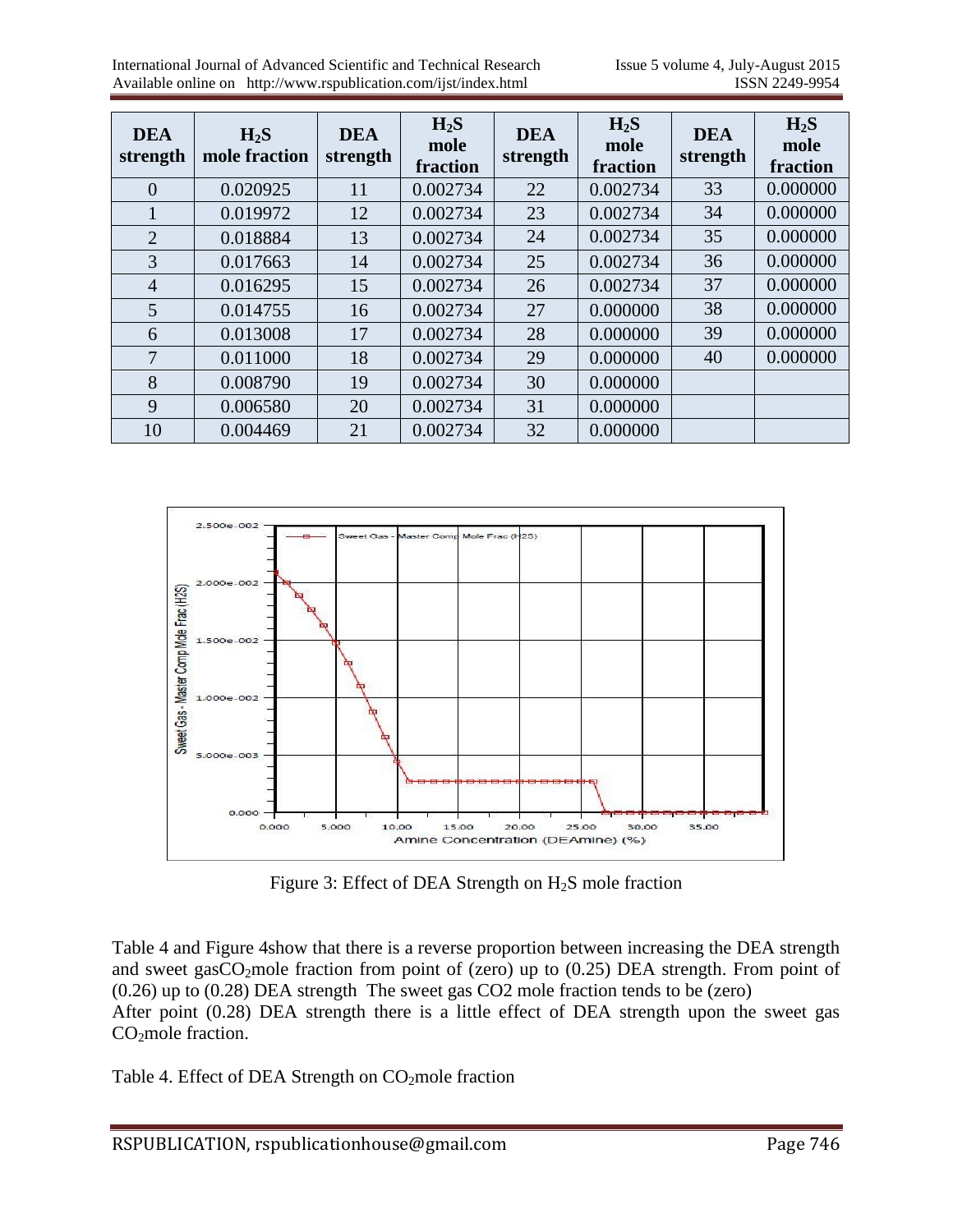| <b>DEA</b><br>strength | CO <sub>2</sub><br><b>Mole</b><br>fraction | <b>DEA</b><br>strength | CO <sub>2</sub><br><b>Mole</b><br>fraction | <b>DEA</b><br>strength | CO <sub>2</sub><br><b>Mole</b><br>fraction | <b>DEA</b><br>strength | CO <sub>2</sub><br><b>Mole</b><br>fraction |
|------------------------|--------------------------------------------|------------------------|--------------------------------------------|------------------------|--------------------------------------------|------------------------|--------------------------------------------|
| $\overline{0}$         | 0.286847                                   | 11                     | 0.171431                                   | 22                     | 0.038275                                   | 33                     | 0.000141                                   |
| $\mathbf{1}$           | 0.277126                                   | 12                     | 0.159040                                   | 23                     | 0.027497                                   | 34                     | 0.000130                                   |
| 2                      | 0.267188                                   | 13                     | 0.146494                                   | 24                     | 0.017820                                   | 35                     | 0.000110                                   |
| 3                      | 0.256979                                   | 14                     | 0.133639                                   | 25                     | 0.008606                                   | 36                     | 0.000099                                   |
| $\overline{4}$         | 0.246590                                   | 15                     | 0.120916                                   | 26                     | 0.002311                                   | 37                     | 0.000091                                   |
| 5                      | 0.236179                                   | 16                     | 0.108426                                   | 27                     | 0.000949                                   | 38                     | 0.000084                                   |
| 6                      | 0.225777                                   | 17                     | 0.108426                                   | 28                     | 0.000503                                   | 39                     | 0.000078                                   |
| 7                      | 0.214737                                   | 18                     | 0.108426                                   | 29                     | 0.000368                                   | 40                     | 0.000073                                   |
| 8                      | 0.204128                                   | 19                     | 0.071455                                   | 30                     | 0.000247                                   |                        |                                            |
| 9                      | 0.193053                                   | 20                     | 0.059996                                   | 31                     | 0.000198                                   |                        |                                            |
| 10                     | 0.182339                                   | 21                     | 0.049112                                   | 32                     | 0.000169                                   |                        |                                            |



Figure 4: Effect of DEA Strength on  $CO<sub>2</sub>$  mole fraction

Table 5 and Figure 5 show that from point of (zero) up to (0.20) DEA strength there is no effect of DEA strength upon the methane purity. From point of (0.20) up to (0.26) DEA strength there is a direct proportion between increasing the DEA strength and the methane purity. After (0.27) DEA strength there is little effect of DEA strength up on methane purity

Table 5.Effect of DEA Strength on Methane purity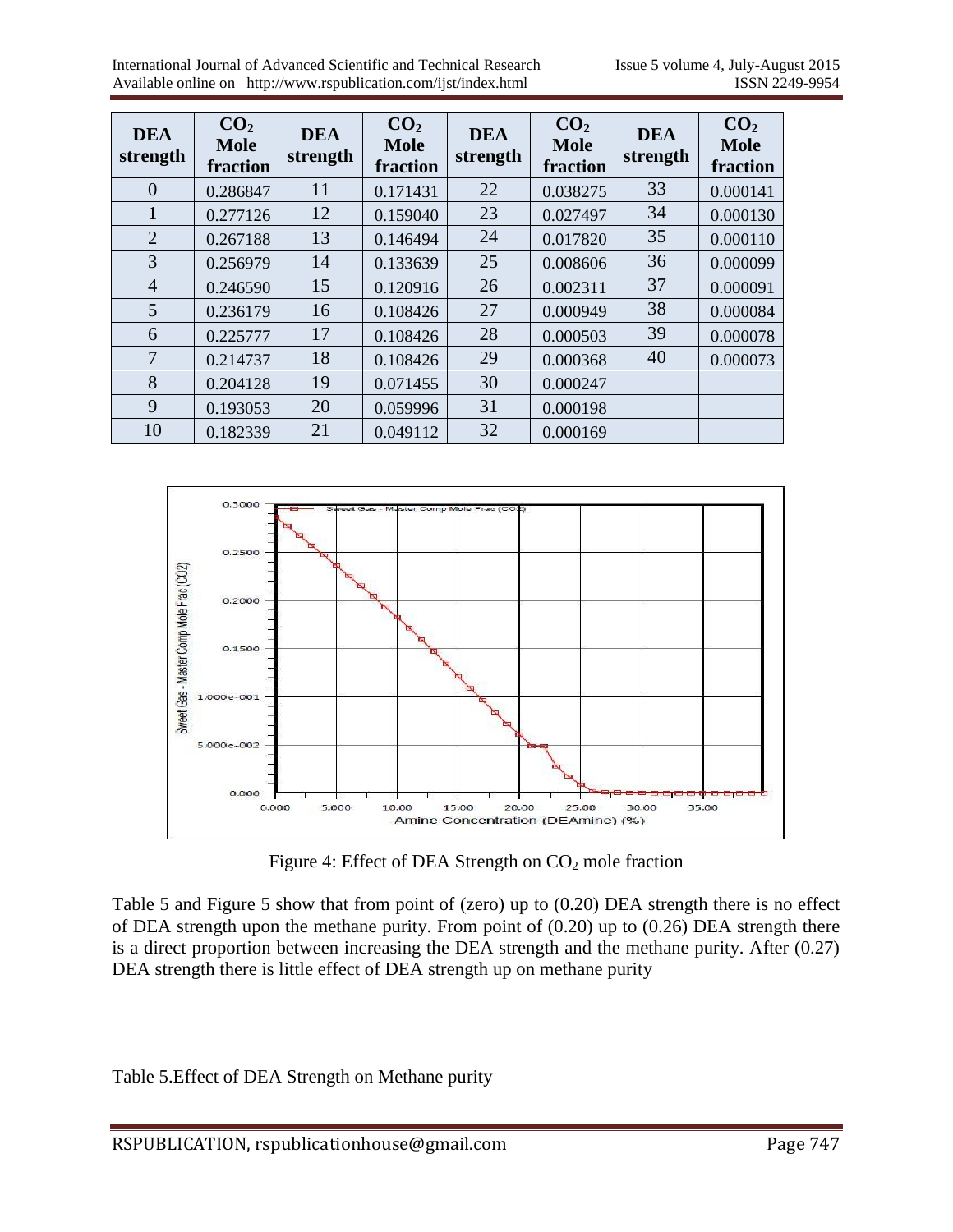| <b>DEA</b><br>strength | <b>Methane</b><br>purity | <b>DEA</b><br>strength | <b>Methane</b><br>purity | <b>DEA</b><br>strength | <b>Methane</b><br>purity | <b>DEA</b><br>strength | <b>Methane</b><br>purity |
|------------------------|--------------------------|------------------------|--------------------------|------------------------|--------------------------|------------------------|--------------------------|
| $\overline{0}$         | 0.935921                 | 11                     | 0.935921                 | 22                     | 0.958377                 | 33                     | 0.996632                 |
| 1                      | 0.935921                 | 12                     | 0.935921                 | 23                     | 0.968216                 | 34                     | 0.996658                 |
| $\overline{2}$         | 0.935921                 | 13                     | 0.935921                 | 24                     | 0.978909                 | 35                     | 0.996693                 |
| 3                      | 0.935921                 | 14                     | 0.935921                 | 25                     | 0.987805                 | 36                     | 0.996718                 |
| $\overline{4}$         | 0.935921                 | 15                     | 0.935921                 | 26                     | 0.994390                 | 37                     | 0.996742                 |
| 5                      | 0.935921                 | 16                     | 0.935921                 | 27                     | 0.995711                 | 38                     | 0.996765                 |
| 6                      | 0.935921                 | 17                     | 0.935921                 | 28                     | 0.996180                 | 39                     | 0.996787                 |
| 7                      | 0.935921                 | 18                     | 0.935921                 | 29                     | 0.996347                 | 40                     | 0.996808                 |
| 8                      | 0.935921                 | 19                     | 0.935921                 | 30                     | 0.996484                 |                        |                          |
| 9                      | 0.935921                 | 20                     | 0.935921                 | 31                     | 0.996547                 |                        |                          |
| 10                     | 0.935921                 | 21                     | 0.947073                 | 32                     | 0.996592                 |                        |                          |



Figure 5: Effect of DEA Strength on Methane purity

After studying the previous tables (from table 3 to table 5)and previous figures ( from figure 3 to figure 5) we note that the following:-

- 1- There is no effect of DEA strength up on the methane purity before (0.20)
- 2- There is very little effect of DEA strength after  $(0.27)$  up on both of sweet gas  $(H_2S, H_3S)$ CO2) mole fraction and also methane purity.
- 3- We need to optimize the DEA strength value to determine the optimum point which meets the highest methane purity with minimum sweet gas  $(H<sub>2</sub>S$  and  $CO<sub>2</sub>)$  mole fraction
- 4- There is no need to repeat the DEA strength effect upon the sweet gas  $H_2S$  contentsdue to the small value of  $H_2S$  biogas contents which fade once we start the upgrading (sweeting ) process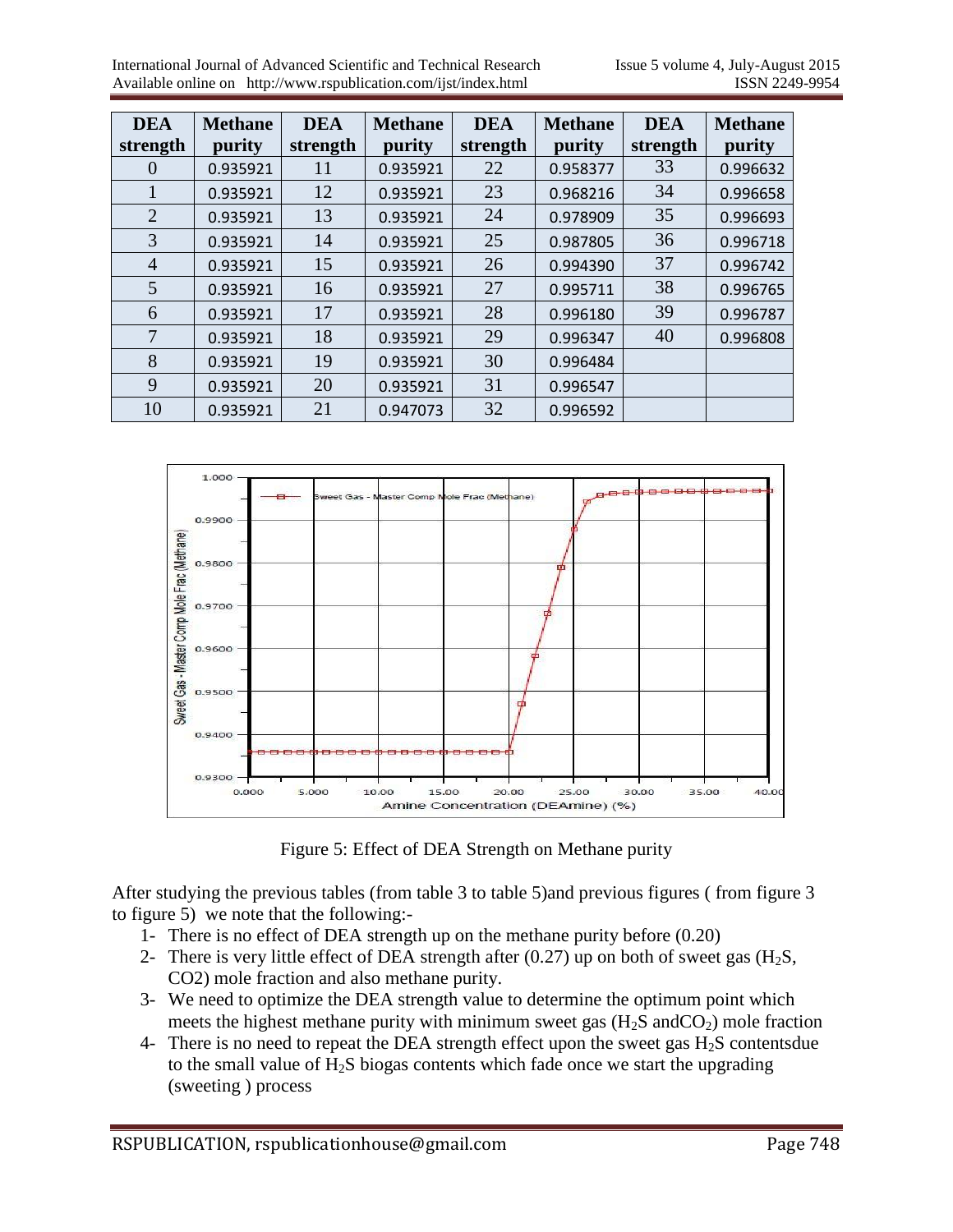Table 6 and Figure6show that there is a reverse proportion between increasing the DEA strength and  $CO<sub>2</sub>$  mole fraction, in the same time there is a direct proportion between increasing the DEA strength and the methane purity. At DEA strength of  $0.28$ , the  $CO<sub>2</sub>$  mole fraction tends to be zero and the methane purity tends to the highest value. Beyond of 0.28 DEA strength, it is observed that avery little increase in methane purity and very little decrease in  $CO<sub>2</sub>$  mole fraction. It is concluded from Table 3 and Figure 3 that strength of 0.3 of DEA is the optimum selection for the sweeting simulation.

Table6. Optimization of DEA strength

| DEA strength | $CO2$ mole fraction | Methane purity |
|--------------|---------------------|----------------|
| 0.20         | 0.0582              | 0.9379         |
| 0.22         | 0.0361              | 0.9602         |
| 0.24         | 0.0153              | 0.9813         |
| 0.26         | 0.0018              | 0.9949         |
| 0.28         | 0.0003              | 0.9962         |
| 0.30         | $\theta$            | 0.9965         |
| 0.32         | 0                   | 0.9966         |
| 0.34         | 0                   | 0.9967         |
| 0.36         | 0                   | 0.9967         |
| 0.38         | 0                   | 0.9968         |



Figure 6:Optimization of DEA strength

Table 7 illustrates the final composition of biogas after upgrading process. This table shows that a 99 % purity of methane was obtained at an optimum DEA strength of 0.3.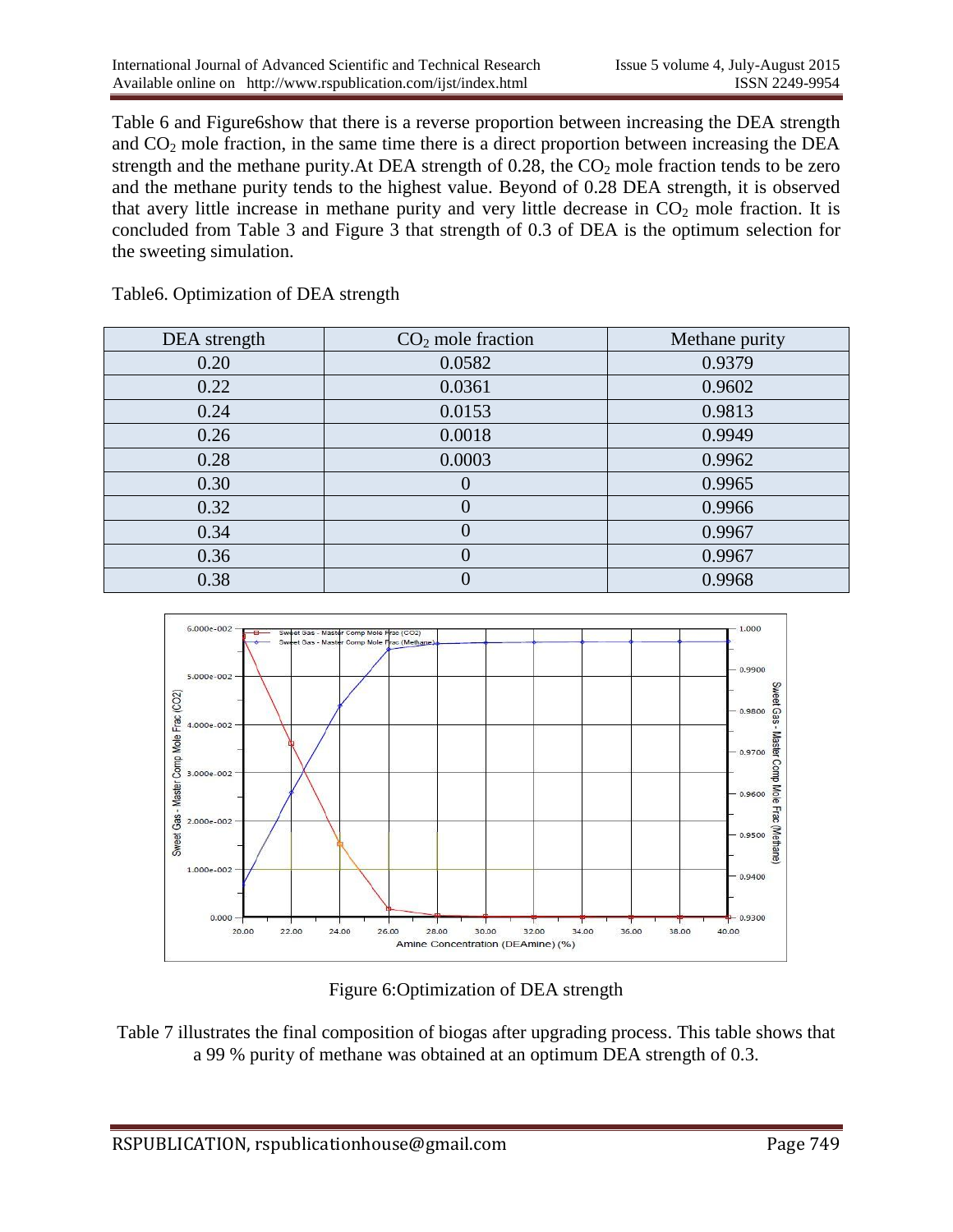| Component                 | Mole fraction |
|---------------------------|---------------|
| Methane ( $CH4$ )         | 0.9949        |
| Carbon dioxide ( $CO2$ )  |               |
| Hydrogen sulfide $(H_2S)$ |               |
| Water vapor $(H_2O)$      | 0.0042        |
| Hydrogen $(H_2)$          | 0.0001        |
| Nitrogen $(N_2)$          | 0.0003        |
| Oxygen $(O_2)$            | 0.0004        |
| Di-Ethanol-Amine (DEA)    |               |

#### Table 7. Composition of Upgraded Biogas

#### **CONCLUSION**

Aspen HYSYS simulation program was used to determine the optimum DEA (Di-Ethanol-Amine)strength in order to achieve the highest methane purity from Biogas. DEA amine solvent with different strength was used to remove the  $CO<sub>2</sub>$  and  $H<sub>2</sub>S$  simultaneously from an amount of feed biogas with total volume flow rate about 13  $m^3/h$ . 20 stage PSA (Pressure Swing Absorber ) absorption column has pressure ranging from 25 to 26 bar and temperature  $43<sup>0</sup>C$  was used. It is found that the optimum DEA strength to obtain pure methane of 99 % purity from the Egyptian biogas is 0.3.

## **REFERENCES**

- [1] http://www.fagr.bu.edu.eg/fagr/index.php/proj,24/7/2015.
- [2] W. M. Budzianowski∗ and W. e. W. n. Wrocław University of Technology, 50-370 Wrocław, Poland, "Sustainable biogas energy in Poland: Prospects and challenges," Renewable and Sustainable Energy Reviews, 2012ScienceDirect.

[3] M. Teodorita Al Seadi, Research coordinator,University of Southern Denmark, "Agri cultural biogas production in Denmark," in BiG<EAST, Esbjerg, 2009, p. 54.

- [4] "Wobbe index," ed: https://en.wikipedia.org/wiki/Wobbe\_index, 2015.
- [5] b. Hamed M. El-Mashad a, Ruihong Zhang b,\*, "Biogas production from co-digestion of dairy manure and food waste," elsivier, p. 9, 2010.
- [6] F. W. SANGGIE, "Process Modeling And Comparison Study Of Acid Gas Removal Unit By Using Different Aqueous Amines," A thesis submitted in fulfillment of the requirements for the award of the degree of Bachelor of Chemical Engineering (Gas Technology), Faculty of Chemical & Natural Resources Engineering Universiti Malaysia Pahang, 2011.
- [7] A. H. Program, "NRTL equation," ed: Aspen HYSYS.
- [8] J. A. L. Young Eun Kim, Soon Kwan Jeong, Yeo Il Yoon, Shin Tae Bae,† and Sung Chan Nam\*, "Comparison of Carbon Dioxide Absorption in Aqueous MEA, DEA, TEA,and AMP Solutions," Bull. Korean Chem. Soc, vol. 34, p. 783, 2013.
- [9] E. E. Ludwig, Applied Process Design For Chemical And Petrochemical Plants, 3rd ed. vol. 2: Gulf Professional Publishing, 1994.